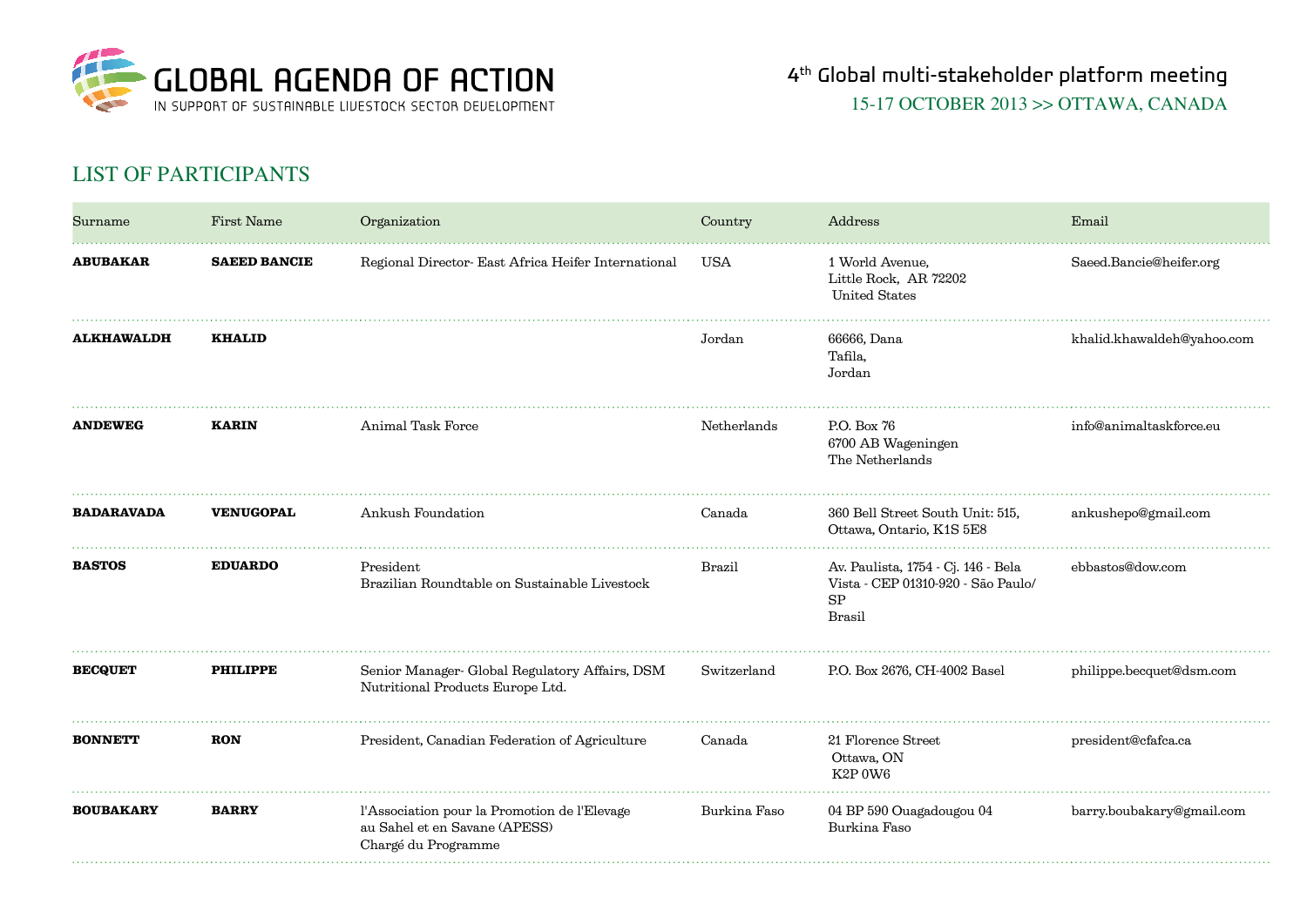| <b>BOUREIMA</b>                     | <b>DODO</b>        | Réseau Billital Maroobé                                                                                                         | Niger       | BP: 10 648 Niamey, Niger                                                                                | goroubanda@yahoo.fr              |
|-------------------------------------|--------------------|---------------------------------------------------------------------------------------------------------------------------------|-------------|---------------------------------------------------------------------------------------------------------|----------------------------------|
| <b>BOYD</b>                         | PHIL               | <b>Executive Director</b>                                                                                                       | Canada      | 7145 West Credit Avenue, Bldg. 1,<br>Suite 202, Mississauga, ON L5N<br>6.17                             | lmorris@tfc-edc.ca               |
| <b>BREEMAN</b>                      | <b>GERARD</b>      | <b>WUR</b>                                                                                                                      | Netherlands | PO-Box 8130<br>6700 EW Wageningen<br>The Netherlands                                                    | gerard.breeman@wur.nl            |
| <b>CAMINITI</b>                     | <b>GIUSEPPE</b>    | General Manager, Canadian Hatching Egg Producers                                                                                | Canada      |                                                                                                         | gcaminiti@chep-poic.ca           |
| <b>COOPER</b>                       | <b>GRAHAM</b>      | Executive Director, Animal Nutrition Association of<br>Canada (ANAC)                                                            | Canada      |                                                                                                         | gcooper@anacan.org               |
| <b>CONANT</b>                       | <b>RICH</b>        | Colorado State University, Natural<br>Resource Ecology Laboratory                                                               | <b>USA</b>  | Campus Delivery 1499<br>Fort Collins,<br>Colorado 80523-1499<br><b>USA</b>                              | Rich.Conant@colostate.edu        |
| <b>DAWSON</b>                       | <b>JULIE</b>       | Agriculture and Agri-Food Canada<br>Sector Specialist-Beef                                                                      | Canada      | 1341 Baseline Road<br>Ottawa, Ontario K1A 0C5                                                           | julie.dawson@agr.gc.ca           |
| <b>DE CARVALHO</b><br><b>CORRÊA</b> | <b>FELIPE JOSÉ</b> | Agricultural Federal Inspector, Agricultural<br>Support Section, Division of Policy, Production and<br>Agricultural Development | Brazil      | Esplanada dos Ministérios, Bloco<br>D, $3^{\circ}$ andar, sala 300<br>70043-900. Brasília - DF          | felipe.correa@agricultura.gov.br |
| <b>DESAI</b>                        | <b>LALJI</b>       | Director, MARAG                                                                                                                 | India       | 2/B Millind Park, Nr. St. Xaviers<br><b>High School</b><br>Memnagar Road, Ahmedabad 380<br>052<br>India | lalji_satya@YAHOO.CO.IN          |
| <b>DIAW</b>                         | <b>ARONA</b>       | Dairy Collection and Livestock Services                                                                                         | Senegal     | Site de Richard Toll - Sénégal<br>Bp 24 011, OUakam - Dakar,<br>Senegal                                 | a.diaw@ldb.sn                    |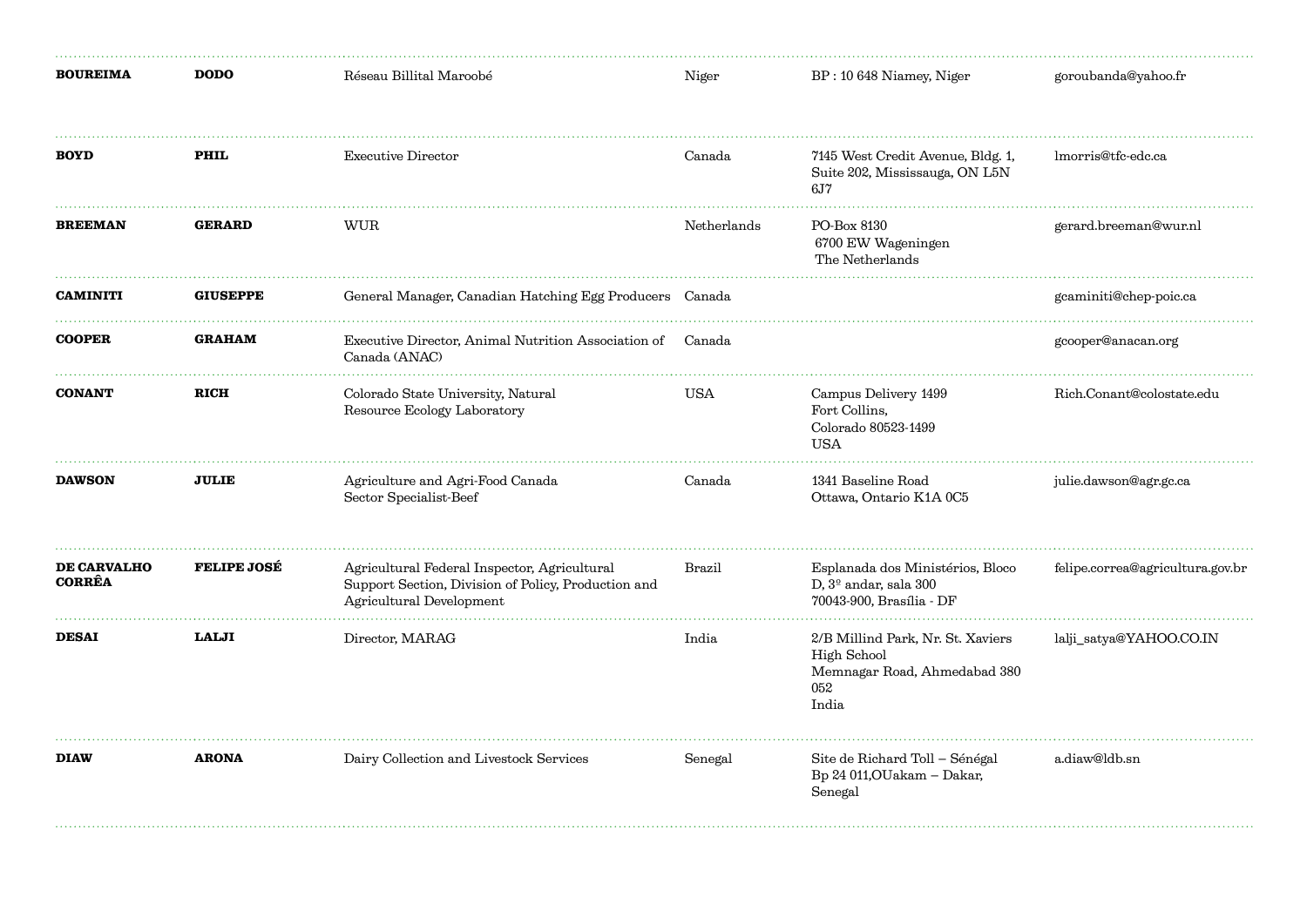| <b>DIJKMAN</b>                                | <b>JEROEN</b>               | Senior Officer (livestock Sector Policy) - AGAL-FAO Italy                                                                        |        | Viale delle Terme di Caracalla<br>00153 Rome<br>Italy                    | jeroen.dijkman@fao.org                      |
|-----------------------------------------------|-----------------------------|----------------------------------------------------------------------------------------------------------------------------------|--------|--------------------------------------------------------------------------|---------------------------------------------|
| <b>DON ANTHONY</b><br><b>LINUS JAYATILAKE</b> | <b>PULUKKUTTIARACHCHIGE</b> | Convener - National Movement of Sri Lankan Dairy Sri Lanka<br>Farmers                                                            |        | 222 St. Mary Road<br>Colombo<br>Sri Lanka                                | linusjayatilake@yahoo.com                   |
| <b>DORJI</b>                                  | <b>TASHI</b>                | Officiating Director-General and Chairperson of<br><b>APHCA</b><br>Department of Livestock Ministry of Agriculture<br>and Forest | Bhutan | Post Box 252<br>Thimphu,<br>Bhutan                                       | tdorji69@yahoo.com                          |
| <b>DOYLE</b>                                  | <b>RICHARD</b>              | <b>Executive Director</b><br>Dairy Farmers of Canada                                                                             | Canada | 21 Florence Street<br>Ottawa, ON K2P 0W6<br>Canada                       | Richard.Doyle@dfc-plc.ca                    |
| <b>DUMONT</b>                                 | <b>MELISSA</b>              | Director, ANAC                                                                                                                   | Canada |                                                                          | MDumont@anacan.org                          |
| <b>DYER</b>                                   | <b>LISA</b>                 | Project Manager<br>Agri-INNOVATIONS ClimateCHECK Corp.                                                                           | Canada | 136 Clarence Street<br>Ottawa, Ontario<br><b>K1N 5P8</b>                 | ld@climate-check.com                        |
| EIL                                           | <b>ANDREW</b>               | Office of Global Change (OES/EGC)<br>U.S. Department of State                                                                    | USA    | 2201 C Street, NW Suite 2480,<br>Washington, DC, United States,<br>20009 | EilAG@state.gov                             |
| <b>ERIKSEN-HAMEL</b>                          | <b>NIKITA</b>               | Acting Team Leader<br>Food Security Policy<br>Foreign Affairs, Trade and Development Canada                                      | Canada | 125 Sussex Drive<br>Ottawa, ON<br>K1A 0G2<br>Canada                      | nikita.eriksenhamel@<br>international.gc.ca |
| <b>FITZPATRICK-</b><br><b>STILWELL</b>        | <b>JEFF</b>                 | Manager of Sustainability and Government<br>Relations from McDonald's Canada                                                     | Canada |                                                                          |                                             |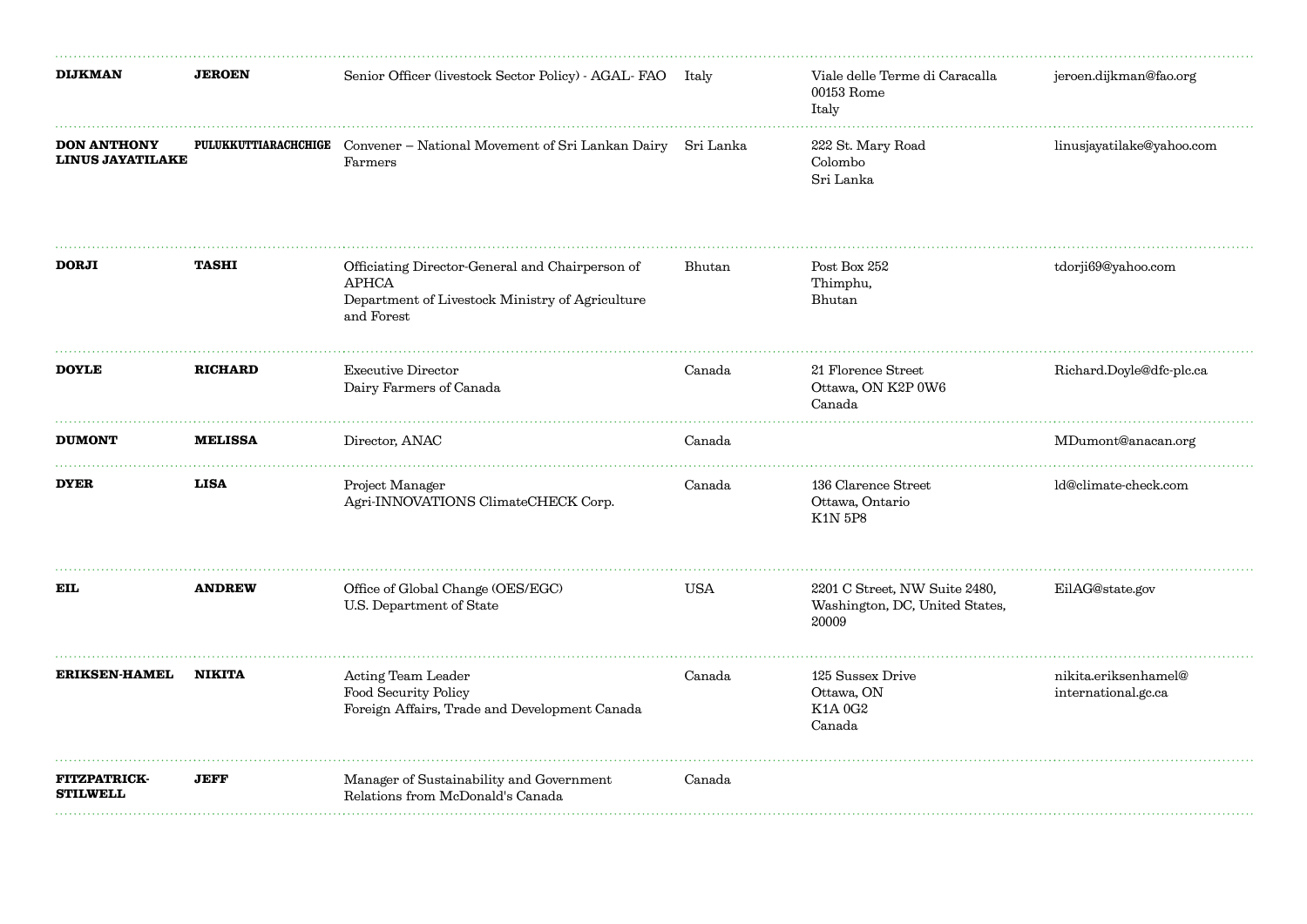| <b>FLIPSEN</b>                      | <b>HENK</b>     | Director<br>Nevedi - The Dutch Feed Industry Association                                  | Netherlands | Heer Bokelweg 157B<br>3032AD Rotterdam<br>The Netherlands                                           | secretariaat@nevedi.nl     |
|-------------------------------------|-----------------|-------------------------------------------------------------------------------------------|-------------|-----------------------------------------------------------------------------------------------------|----------------------------|
| <b>FONSECA</b><br><b>DOMENICONI</b> | <b>BEATRIZ</b>  | Associação Brasileira das Indústrias<br>Exportadoras de Carnes<br>(ABIEC)                 | Brazil      | Avenida Brigadeiro Faria Lima,<br>1912   14º andar   Conjunto J   São<br>Paulo   SP   CEP 01451000  | beatriz@abiec.com.br       |
| <b>FORSYTH</b>                      | <b>DOUG</b>     | Agriculture and Agri-Food Canada<br>Executive Director<br>Strategic Trade Policy Division | Canada      | 1341 Baseline Road<br>Ottawa, Ontario K1A 0C5                                                       | doug.forsyth@agr.gc.ca     |
| <b>FOURNIER</b>                     | <b>BRAD</b>     | Alberta Livestock and Meat Agency                                                         | Canada      | Ellwood Office Park South<br>1003 Ellwood Road SW, Suite 101<br>Edmonton, Alberta T6X 0B3<br>Canada | brad.fournier@almaltd.ca   |
| <b>FRASER</b>                       | <b>ERIN</b>     | Managing Director<br>Veterinarians without Borders                                        | Canada      | PO Box 8373<br>Victoria, British Columbia, Canada<br><b>V8W 3R9</b>                                 | erin@vetswithoutborders.ca |
| <b>FRASER</b>                       | <b>NEIL</b>     | Chair, Agenda Guiding Group                                                               | New Zealand | Viale delle Terme di Caracalla<br>$00153$ Rome<br>Italy                                             | Neil.fraser@fao.org        |
| <b>GARDNER</b>                      | <b>JENNIFER</b> | Animal Care and Research Coordinator<br>Chicken Farmers of Canada                         | Canada      | 1007-350 rue Sparks street<br>Ottawa, ON<br><b>K1R7S8</b>                                           | jgardner@chicken.ca        |
| <b>GERBER</b>                       | <b>PIERRE</b>   | Senior Policy Officer- FAO                                                                | Italy       | Viale delle Terme di Caracalla<br>$00153$ Rome<br>Italy                                             | Pierre.Gerber@fao.org      |
| <b>GREYDANUS</b>                    | <b>JACK</b>     | Chair, Canadian Hatching Egg Producers                                                    | Canada      | 21, rue Florence Street<br>Ottawa, Ontario<br>K2P 0W6                                               | nduval@chep-poic.ca        |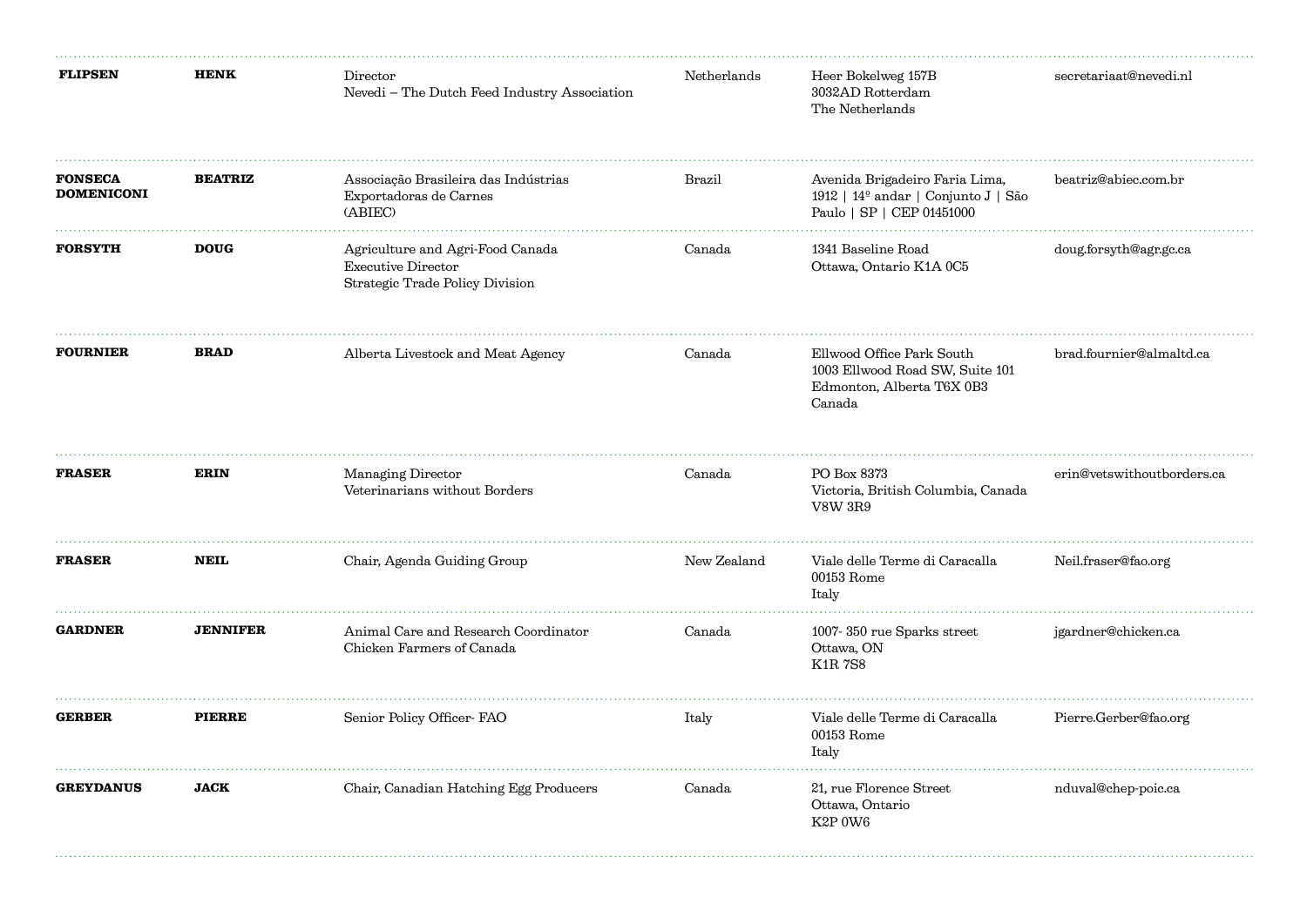| <b>GUINDON</b>   | <b>LISA</b>      | Senior Multilateral Affairs Officer<br>Multilateral Relations-Agriculture and Agri-Food<br>Canada                                                                         | Canada     | 1341 Baseline Road<br>Ottawa, Ontario K1A 0C5                                            | lisa.guindon@agr.gc.ca       |
|------------------|------------------|---------------------------------------------------------------------------------------------------------------------------------------------------------------------------|------------|------------------------------------------------------------------------------------------|------------------------------|
| <b>GUYONNET</b>  | <b>VINCENT</b>   | International Egg Commission<br>Scientific advisor, Diplomat ACPV                                                                                                         | Canada     | 3356 Country Road 27<br>Lyn, Ontario KOE 1MO<br>Canada                                   | vincent@internationalegg.com |
| <b>HANEY</b>     | TED              | President-Ranch 4 International Ltd                                                                                                                                       | Canada     | Ltd. Calgary Alberta 55 MacEwan<br>Park Circle NW- Calgary,<br>Alberta<br>Canada T3K 4A2 | ted.haney@ranch4.com         |
| <b>HENDERSON</b> | <b>BEN</b>       | Livestock Policy Officer-FAO                                                                                                                                              | Italy      | Viale delle Terme di Caracalla<br>00153 Rome<br>Italy                                    | benjamin.henderson@fao.org   |
| <b>HIRPA</b>     | <b>MARTHA</b>    | Managing Senior Director-Heifer Int.                                                                                                                                      | <b>USA</b> | 1112 16th Street NW, Suite 500,<br>Washington   DC 20036   United<br><b>States</b>       | Martha.Hirpa@heifer.org      |
| <b>HONG SON</b>  | <b>NGUYEN</b>    | Director General-Institute for Agriculture<br>Environment                                                                                                                 | Viet Nam   | Hanoi, Viet Nam                                                                          | nguyenhongson1966@gmail.com  |
| <b>ICKOWICZ</b>  | <b>ALEXANDRE</b> | Zootechnicien pastoraliste<br>CIRAD, Département ES<br>UMR SELMET (Systèmes d'Elevage Méditerranéens<br>et Tropicaux)<br>Equipe Dynamiques d'Elevage dans les Territoires | France     | 2, place P. Viala, 34060 Montpellier<br>cedex 1 France                                   | alexandre.ickowicz@cirad.fr  |
| <b>JACKSON</b>   | <b>FAWN</b>      | Canadian Cattlemen Association                                                                                                                                            | Canada     | $6715$ - 8th Street NE<br>Calgary, Alberta<br>Canada T2E                                 | jacksonf@cattle.ca           |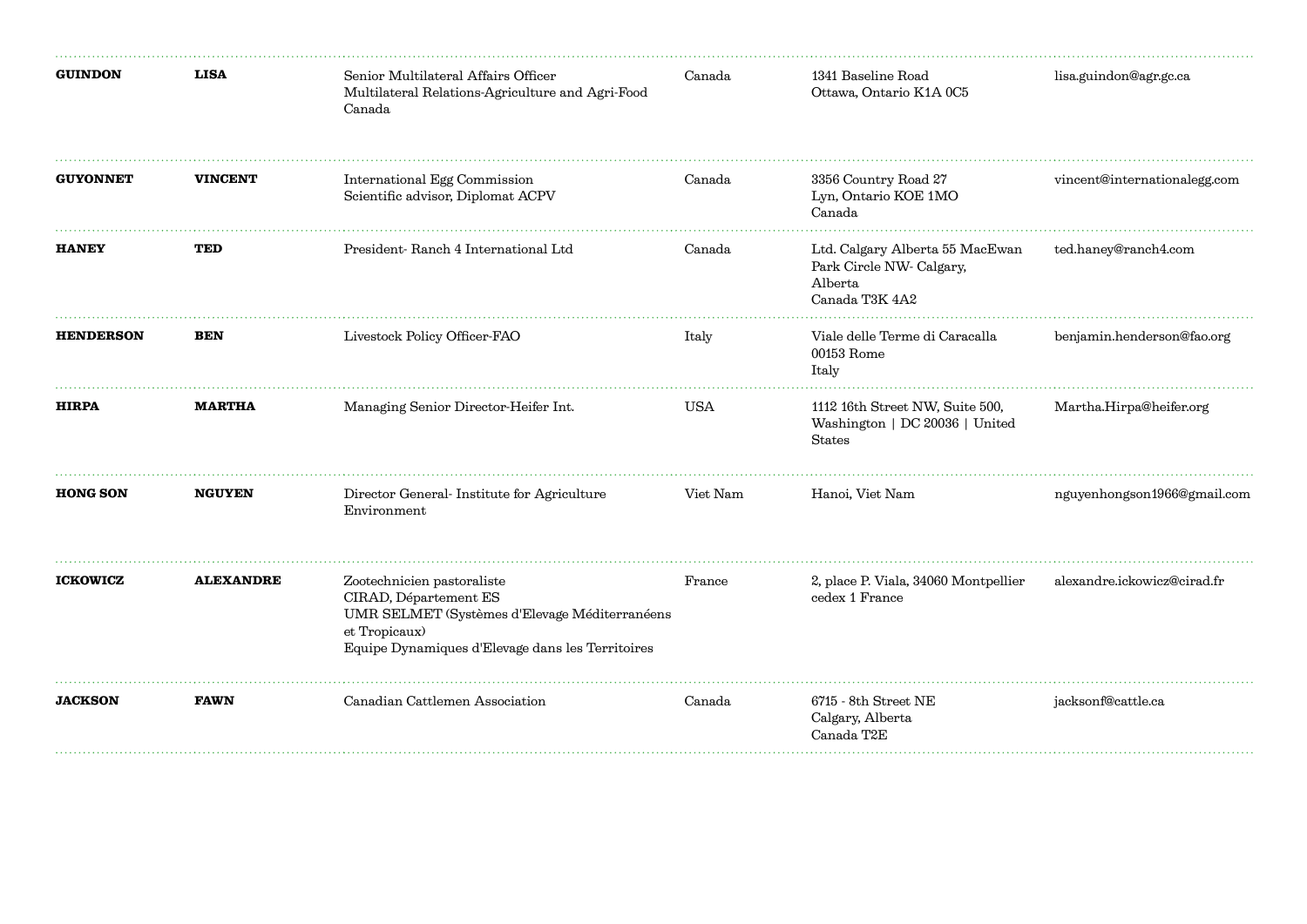| <b>JOHNSON</b>   | DAVID M.         | Agriculture Specialist<br>Foreign Affairs, Trade and Development Canada                                                                 | Canada     | 125 Sussex Drive<br>Ottawa, ON<br>K1A 0G2<br>Canada    | dave.johnston@international.<br>gc.ca    |
|------------------|------------------|-----------------------------------------------------------------------------------------------------------------------------------------|------------|--------------------------------------------------------|------------------------------------------|
| <b>KHAWALDEH</b> | <b>BASEM</b>     |                                                                                                                                         | Jordan     | 66666 Dana, Tafila, Jordan                             | bajo1961@hotmail.com                     |
| <b>LAMBERT</b>   | <b>LESLEY</b>    | Chief Policy Advisor (Farming and Food Business)-<br>Humane and Sustainable Agriculture, World Society<br>for the Protection of Animals | England    | 222 Grays Inn Road<br>London<br>WC1X 8HB               | lesleylambert@wspa-<br>international.org |
| LEE              | <b>RYDER</b>     | Manager Federal Provincial Relations-Canadian<br>Cattlemen's Association                                                                | Canada     | 1207 350 Sparks St.<br>Ottawa, ON K1R7S8               | RLee@cattle.ca                           |
| LÉGER            | <b>ANDRÉANNE</b> | Strategy Coordinator - Dairy/Swine/Poultry<br>Strategic Direction and Coordination-Agriculture<br>and Agri-Food Canada                  | Canada     | 1341 Baseline Road<br>Ottawa, Ontario K1A 0C5          | andreanne.leger@agr.gc.ca                |
| <b>LEVIN</b>     | <b>JONATHAN</b>  | International Relations Delegate- RA PHASE                                                                                              | France     | 2 Place Viala,<br>34060 Montpellier Cedex 1,<br>France | levin@supagro.inra.fr                    |
| <b>MACGREGOR</b> | <b>BOB</b>       | Chief<br>Agricultural and Environmental Policy Analysis-<br>Agriculture and Agri-Foods Canada                                           | Canada     | 1341 Baseline Road<br>Ottawa, Ontario K1A 0C5          | bob.macgregor@agr.gc.ca                  |
| <b>MACKAY</b>    | <b>ROBIN</b>     | Environmental Policy Analyst<br>Environment Policy Division-Agriculture and Agri-<br>Foods Canada                                       | Canada     | 1341 Baseline Road<br>Ottawa, Ontario K1A 0C5          | robin.mackay@agr.gc.ca                   |
| <b>MALMBERG</b>  | <b>ANDREA</b>    | Director, Research & Knowledge Management<br>Savory Institute                                                                           | <b>USA</b> |                                                        | amalmberg@savoryinstitute.<br>com        |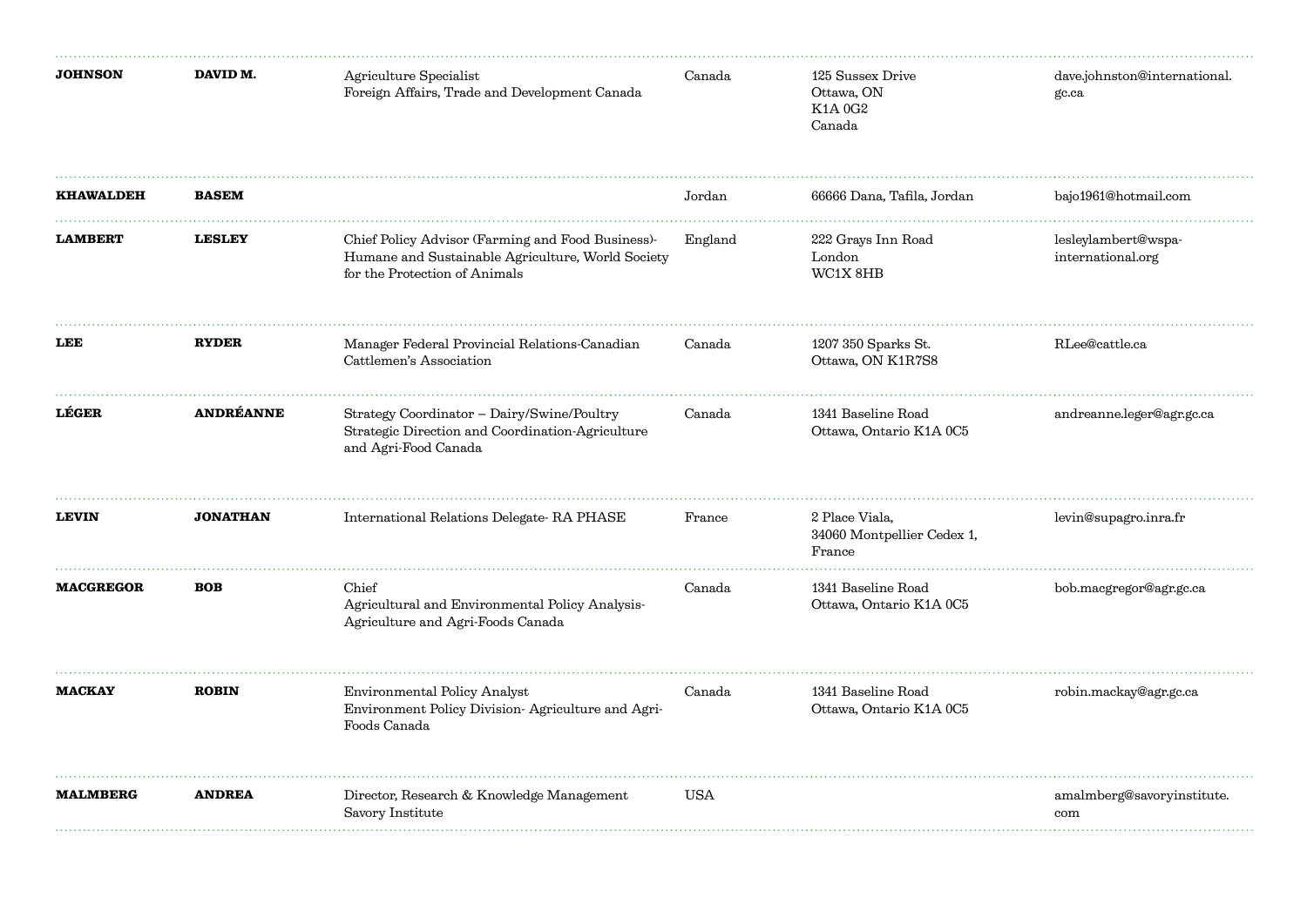| <b>MAMABOLO</b>      | <b>JOEL</b>      | Director: Animal Production-Department of<br>Agriculture, Forestry and Fisheries        | South Africa | 20 Steve Biko former (Beatrix)<br>Street, Agriculture Place, Arcadia,<br>Pretoria   Private Bag X250,<br>Pretoria, South Africa | JoelM@daff.gov.za                    |
|----------------------|------------------|-----------------------------------------------------------------------------------------|--------------|---------------------------------------------------------------------------------------------------------------------------------|--------------------------------------|
| <b>MANZANO BAENA</b> | <b>PABLO</b>     | Global Coordinator for WISP                                                             | Kenya        | PO Box 68200<br>0020-Nairobi<br>Kenya                                                                                           | pablo.manzano@iucn.org               |
| <b>MARGUERAT</b>     | <b>CATHERINE</b> |                                                                                         | Switzerland  | Swiss Federal Office for<br>Agriculture                                                                                         | Catherine.marguerat@blw.<br>admin.ch |
| <b>MAYER</b>         | <b>HOLLY</b>     | Strategy Coordinator – Beef and Forage-Agriculture<br>and Agri-Food Canada              | Canada       | 600-138 4th Avenue SE / 600-138 4e<br>avenue, S.-E.<br>Calgary, Alberta / Calgary (Alberta)<br>T <sub>2</sub> G 4 <sub>Z6</sub> | holly.mayer@agr.gc.ca                |
| <b>MCALLISTER</b>    | <b>TIM</b>       | Research Scientist<br>Sustainable Production System-Agriculture and<br>Agri-Food Canada | Canada       | 1341 Baseline Road<br>Ottawa, Ontario K1A 0C5                                                                                   | tim.mcallister@agr.gc.ca             |
| <b>NASH</b>          | <b>CHRIS</b>     | Business Development Officer<br>Egg Farmers of Canada                                   | Canada       | 21 Florence Street,<br>Ottawa, ON K2P 0W6                                                                                       |                                      |
| <b>NEARING</b>       | <b>DARYL</b>     | Deputy Director<br>Multilateral Relations Division<br>Agriculture and Agri-Food Canada  | Canada       | 1341 Baseline Road, Tower 5<br>Ottawa ON K1A 0C5                                                                                | daryl.nearing@agr.gc.ca              |
| <b>NEWLANDS</b>      | <b>NEIL</b>      | Chief Operating Officer<br>Egg Farmers of Canada                                        | Canada       | 21 Florence Street,<br>Ottawa, ON K2P 0W6                                                                                       | NNewlands@eggs.ca                    |
| <b>NORTHEY</b>       | <b>GREG</b>      | Canadian Federation of Agriculture                                                      | Canada       | 21 Florence Street<br>Ottawa, ON<br>K2P 0W6                                                                                     | envsci@cfafca.ca                     |
| <b>NOUALA</b>        | <b>SIMPLICE</b>  | Chief Animal Production Officer<br>African Union Inter-Africa Bureau                    | Kenya        | Museum Hill, Westland Rd<br>P.O. Box 30786-00100<br>Nairobi, Kenya                                                              | nouala.cimplice@au-ibar.org          |
| <b>OLE MWARABU</b>   | <b>ADAM</b>      | Tanzania Pastoralist-Life Network Africa                                                | Tanzania     | P.O. Box Morogoro<br>Tanzania                                                                                                   | olpurkani@yahoo.co.uk                |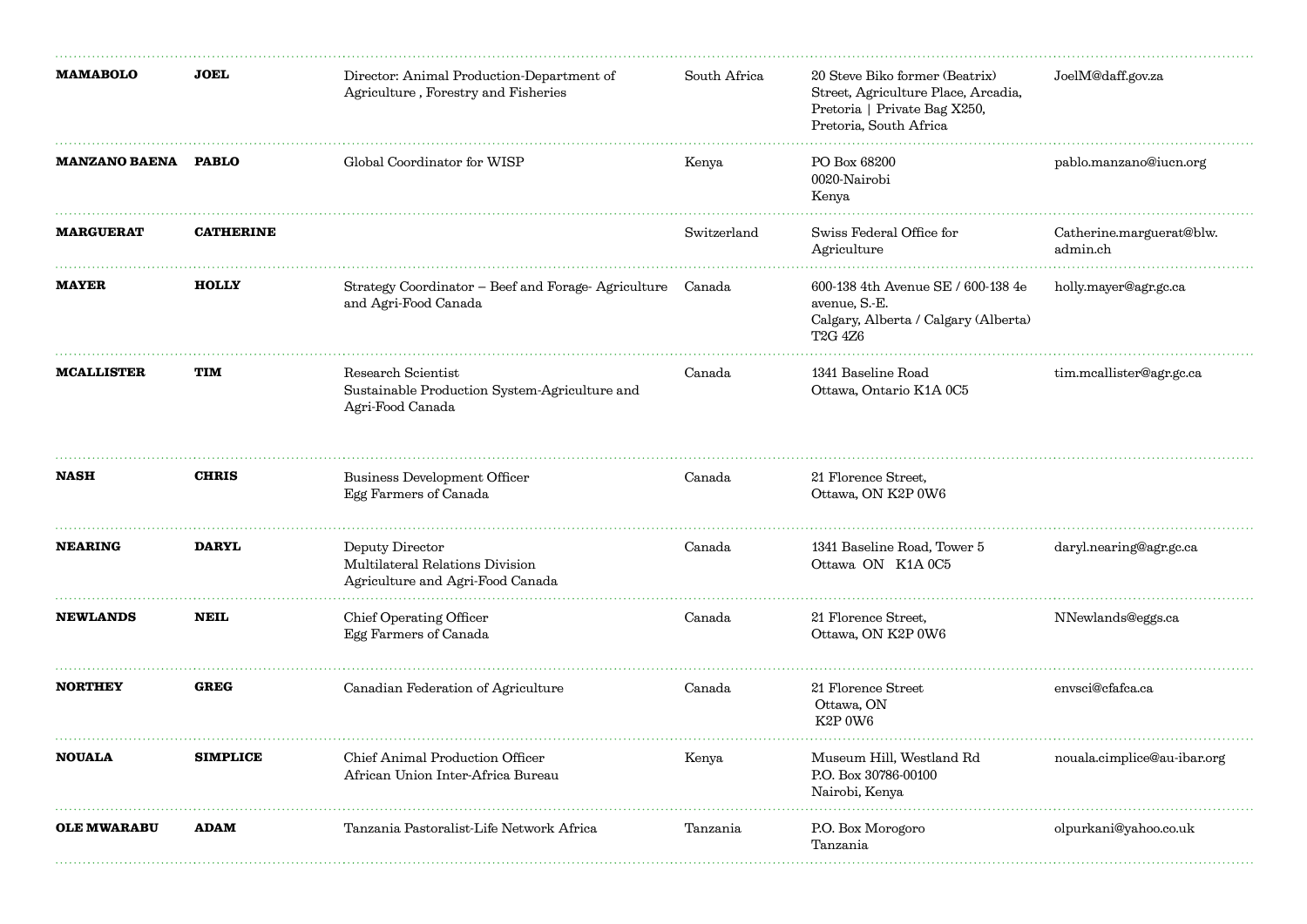| <b>OPIO</b>            | <b>CAROLYN</b>  | Natural Resource Officer<br>Mitigation of Climate Change in Agriculture<br>(MICCA)<br><b>FAO</b>        | Italy       | Viale delle Terme di Caracalla<br>00153 Rome<br>Italy                                         | Caolyn.opio@fao.org                      |
|------------------------|-----------------|---------------------------------------------------------------------------------------------------------|-------------|-----------------------------------------------------------------------------------------------|------------------------------------------|
| ORME-EVANS, J.D. GEOFF |                 | Environment and Climate Change Specialist<br>Humane Society International                               | USA         | 2100 L Street NW Washington DC<br>20037                                                       | gevans@hsi.org                           |
| <b>OUILLON</b>         | <b>ISABELLE</b> | Technical adviser<br>International relations Division<br>Ministry of Agriculture, Agrifood and Forestry | France      | Hotel Villeroy, at No. 78 Rue de<br>Varenne in the 7 <sup>th</sup> arrondissement<br>of Paris | isabelle.ouillon@agriculture.<br>gouv.fr |
| <b>OYHANTCABAL</b>     | <b>WALTER</b>   | Uruguay Ministry of Livestock, Agriculture and<br>Fisheries                                             | Uruguay     | Constituyente 1476 Piso 3<br>Montevideo<br>Uruguay                                            | woyhantcabal@gmail.com                   |
| <b>PALHARES</b>        | <b>JULIO</b>    | EMBRAPA                                                                                                 | Brazil      | Rod. Washington Luiz, km 234<br>P.Box 339 13560-970 - Sao Carlos<br>Sao Paulo<br>Brazil       | julio.palhares@embrapa.br                |
| <b>PEELING</b>         | <b>DIL</b>      | Director of Public Affairs<br>Compassion in World<br>Farming                                            | UK          | River Court, Mill Lane,<br>Godalming, Surrey, GU7 1EZ,<br>United Kingdom                      | dil@ciwf.org                             |
| <b>PETRE</b>           | <b>RUARAIDH</b> | Executive Director Global Round Table for<br>Sustainable Beef                                           | Netherlands | Dorpsstraat 45<br>Geesteren, 7678 AV<br>Overijssel, Netherlands                               | Ruaraidh.Petre@grsbeef.org               |
| <b>PIETSCH</b>         | <b>DAVID</b>    | Regional Manager - North America Meat and<br>Livestock Australia                                        | <b>USA</b>  | 1401 K Street NW, Suite 602,<br>Washington DC 20005                                           | dpietsch@mlana.com                       |
| <b>POTVIN</b>          | <b>VALERIE</b>  | Junior Policy Analyst<br>Food Security Policy-Foreign Affairs, Trade and<br>Development Canada          | Canada      | 125 Sussex Drive<br>Ottawa, ON<br>K1A 0G2<br>Canada                                           | valerie.potvin@international.<br>gc.ca   |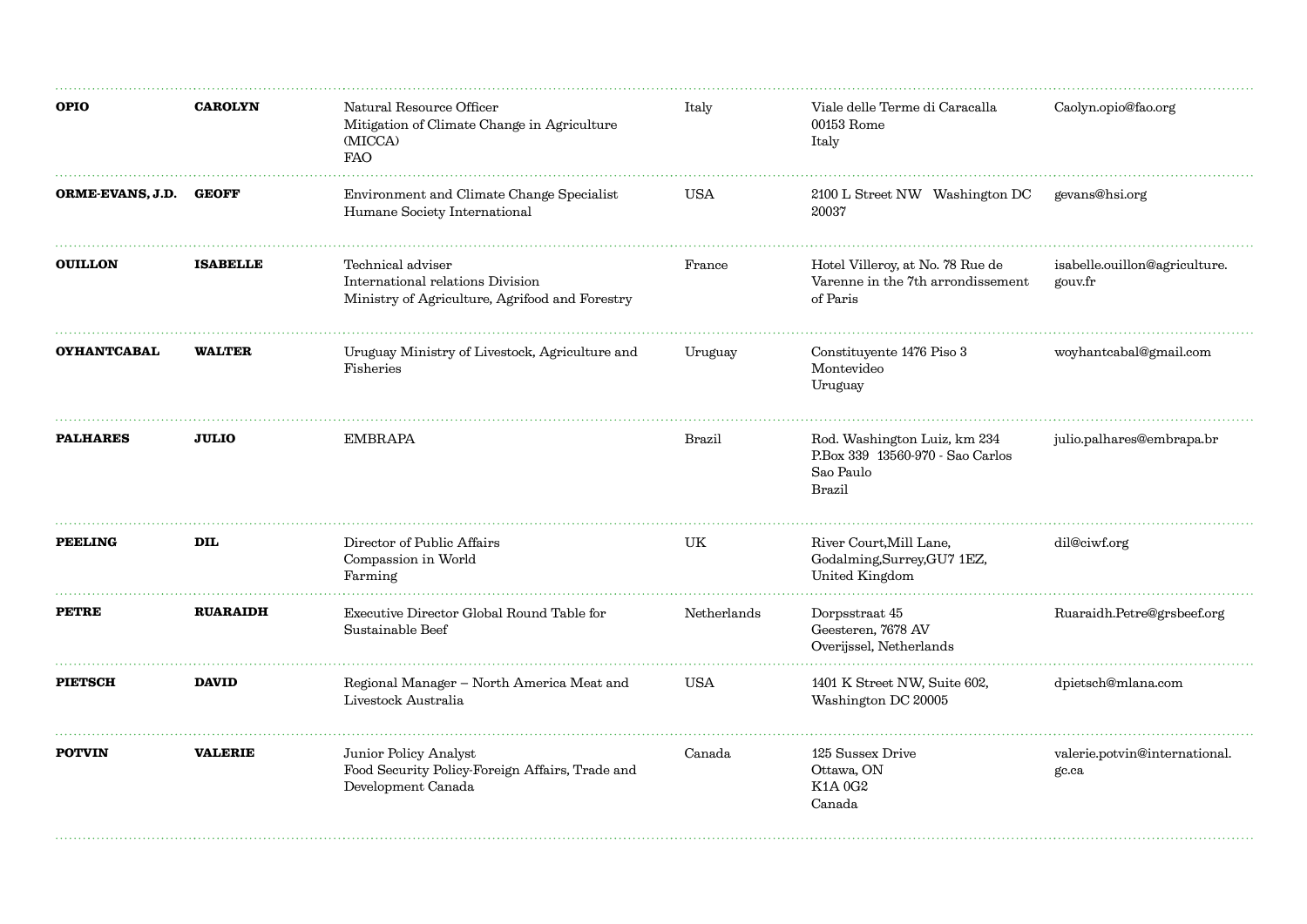| <b>PREUGSCHAS</b> | <b>JURGEN</b>       | Canadian Pork Council                                                                       | Canada       | $900 - 220$ av. Laurier Ave. West/<br>ouest<br>Ottawa, Ontario (Canada) K1P 5Z9                                                 | jurgenp@xplornet.com                      |
|-------------------|---------------------|---------------------------------------------------------------------------------------------|--------------|---------------------------------------------------------------------------------------------------------------------------------|-------------------------------------------|
| <b>PYTHOUD</b>    | <b>FRANCOIS</b>     | Head of Department of Economic Affairs,<br>International Sustainable Agriculture Unit       | Switzerland  | Mattenhofstrasse 5<br>CH-3003 Bern<br>Switzerland                                                                               | francois.pythoud@blw.admin.ch             |
| <b>RAMSAY</b>     | <b>KEITH</b>        | Scientific Manager: Animal Production                                                       | South Africa | 20 Steve Biko former (Beatrix)<br>Street, Agriculture Place, Arcadia,<br>Pretoria   Private Bag X250,<br>Pretoria, South Africa | keithR@daff.gov.za                        |
| <b>REDSTONE</b>   | <b>ROBIN</b>        | Lead - Corporate Communications                                                             |              |                                                                                                                                 |                                           |
| <b>REYES</b>      | <b>ERNESTO</b>      | Agri-benchmark                                                                              |              |                                                                                                                                 | Ernesto.Reyes@telefonica.net              |
| <b>ROMIJN</b>     | <b>KEES</b>         | LTO (Dutch Farmers Organisation)                                                            | Netherlands  | Bezuidenhoutseweg 225   2594 AL<br>Den Haag<br>Postbus 29773   2502 LT Den Haag                                                 | c.romijn@wxs.nl                           |
| <b>SANCHEZ</b>    | <b>RICARDO</b>      | The Nature Conservancy                                                                      | Colombia     | Calle 67 No 7 - 94 Piso 3 Ed.<br>Colfondos, Bogotá - Colombia                                                                   | rsanchez@tnc.org                          |
| <b>SCHOLTEN</b>   | <b>MARTIN</b>       | Animal Task Force-Chair                                                                     | Netherlands  | P.O. Box 76<br>6700 AB Wageningen<br>The Netherlands                                                                            | martin.scholten@wur.nl                    |
| <b>SEPPEY</b>     | <b>FRÉDÉRIC</b>     | Director General<br>Trade Agreements and Negotiations-<br>Agriculture and Agri-Foods Canada | Canada       | 1341 Baseline Road<br>Ottawa, Ontario K1A 0C5                                                                                   | frederic.seppey@agr.gc.ca                 |
| <b>SOULA</b>      | <b>JEAN-JACQUES</b> | Inspector General of Veterinary Public Health-<br>Senior Officer                            | France       | 27 rue de la Convention<br>CS 91533 - 75732 Paris Cedex 15                                                                      | jean-jacques.soula@diplomatie.<br>gouv.fr |
|                   |                     |                                                                                             |              |                                                                                                                                 |                                           |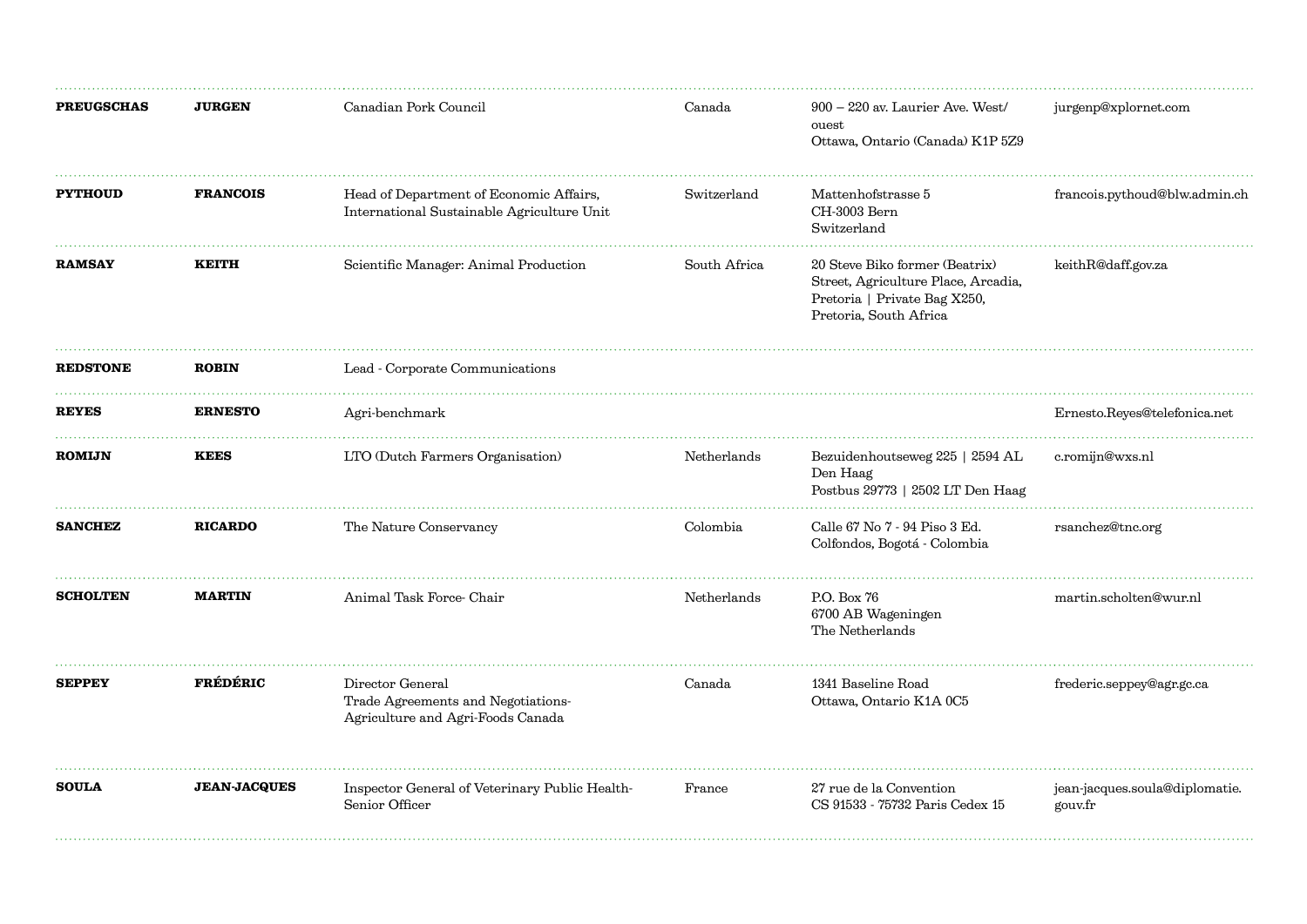| <b>STEINFELD</b>    | <b>HENNING</b> | Chief - AGAL<br><b>FAO</b>                                                                               | Italy      | Viale delle Terme di Caracalla<br>00153 Rome<br>Italy                           | Henning.Steinfeld@fao.org                   |
|---------------------|----------------|----------------------------------------------------------------------------------------------------------|------------|---------------------------------------------------------------------------------|---------------------------------------------|
| <b>STOKES</b>       | <b>ALLAN</b>   | U.S. National Pork Board                                                                                 | <b>USA</b> | 1776 NW 114th Street<br>Clive, IA 50325                                         | AStokes@pork.org                            |
| <b>STONE</b>        | <b>LAUREN</b>  | Manager Corporate Affairs & Sustainability<br>Cargill                                                    | Canada     | P.O. Box 5900<br>300-240 Graham Avenue<br>Winnipeg, Manitoba<br>Canada, R3C 4C5 | Lauren_Stone@cargill.com                    |
| <b>TARAWALI</b>     | <b>SHIRLEY</b> | Director of Institutional Planning and Partnerships- Kenya<br>International Livestock Research Institute |            | Box 30709, Nairobi, Kenya                                                       | s.tarawali@cgiar.org                        |
| <b>TEILLET</b>      | <b>MIKE</b>    | Manager, Sustainable Development- Manitoba Pork<br>Council                                               | Canada     | 28 Terracon Place<br>Winnipeg Manitoba Canada R2J<br>4G7                        | mteillet@manitobapork.com                   |
| <b>TEKOLA</b>       | <b>BERHE</b>   | Director-AGA<br><b>FAO</b>                                                                               | Italy      | Viale delle Terme di Caracalla<br>00153 Rome<br>Italy                           | berhe.Tekola@fao.org                        |
| <b>THALWITZER</b>   | <b>SUSANNE</b> | Manager Meat Standards- Meat Board of Namibia                                                            | Namibia    | PO Box 38<br>Windhoek<br>Namibia                                                | susanne@nammic.com.na                       |
| <b>THEVASAGAYAM</b> | <b>SAMUEL</b>  | Interim Deputy Director - Livestock<br>Agricultural Development<br>Bill and Melinda Gates Foundation     | <b>USA</b> | PO Box 23350<br>Seattle, WA 98102                                               | Samuel.Thevasagayam@<br>gatesfoundation.org |
| <b>THURSTON</b>     | <b>SAYARA</b>  | Humane Society International                                                                             | <b>USA</b> | 2100 L Street NW Washington DC<br>20037                                         | sthurston@hsi.org                           |
| <b>TIAMPATI</b>     | MICHAEL S.     | National Coordinator-Pastoralist Development<br>Network of Kenya                                         | Kenya      | P.O. Box 3111-00506<br>Nyayo Stadium, Nairobi, KENYA                            | ole_tiampatim@hotmail.com                   |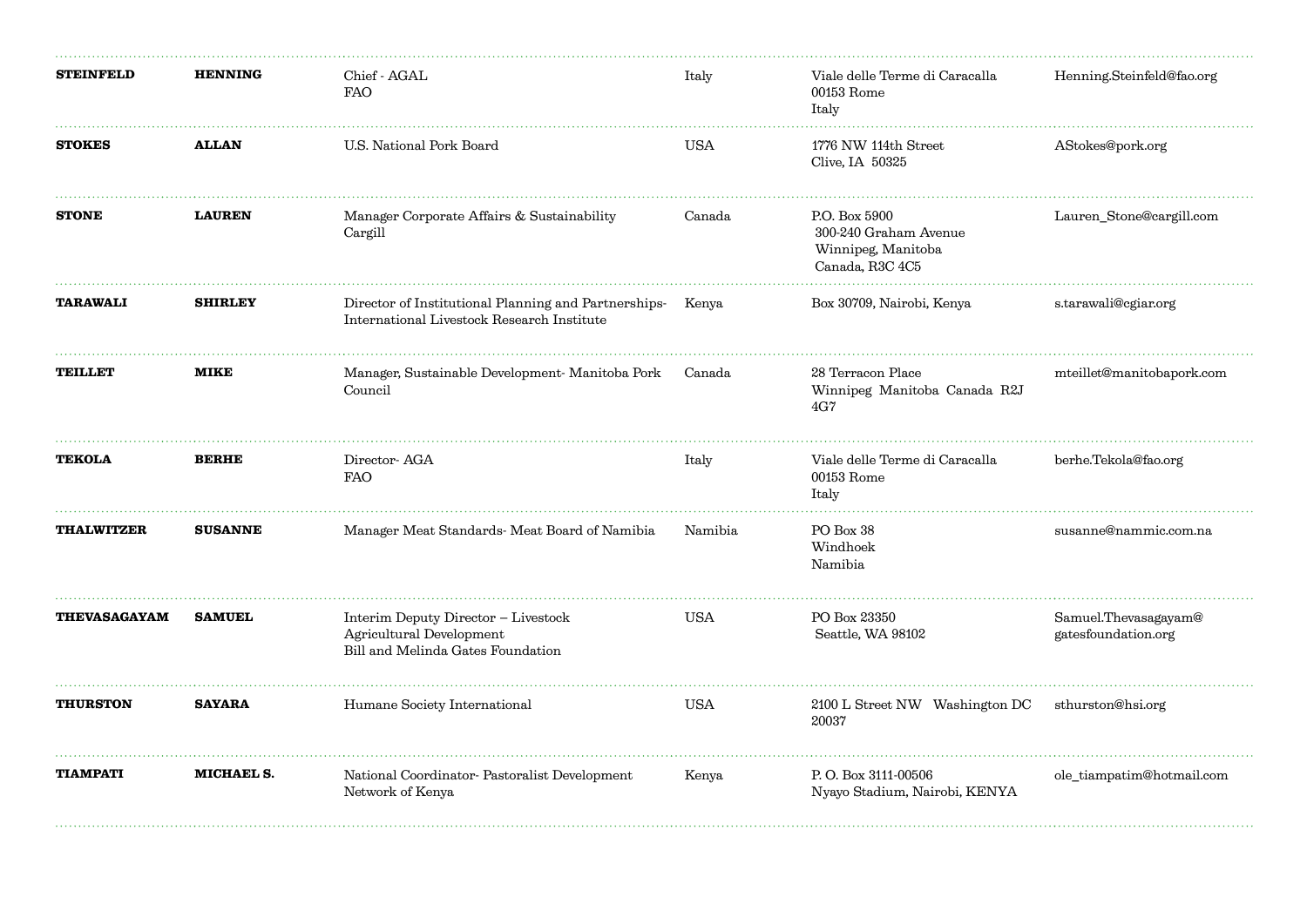| <b>TINAJERO BUENO</b> | <b>SANTIAGO</b>     | Asesor, Subsecretaría de Ganadería<br>Ministerio de Agricultura, Ganadería, Acuacultura<br>y Pesca | Ecuador     | Av. Amazonas y Av. Eloy Alfaro<br>593-2 396-0100<br>Quito, Ecuador                                        | tinajero.santiago@gmail.com |
|-----------------------|---------------------|----------------------------------------------------------------------------------------------------|-------------|-----------------------------------------------------------------------------------------------------------|-----------------------------|
| <b>TRONG HAI</b>      | LE                  | Vice Director<br>Agrarian System                                                                   | Viet Nam    | Hanoi, Viet Nam                                                                                           | lehai_cres@yahoo.com        |
| <b>UPPAL</b>          | <b>SUNNY</b>        | Climate Change International                                                                       | Canada      | 200 Blvd Sacre-Coeur, 2nd Floor<br>J8X4C6 Gatineau, QC<br>Canada                                          | Sunny.Uppal@ec.gc.ca        |
| <b>VAN BELZEN</b>     | <b>NICO</b>         | Director General-International Dairy Federation                                                    | Belgium     | Boulevard Auguste Reyers 70/B<br>B-1030 Brussels                                                          | NicovanBelzen@fil-idf.org   |
| <b>VAN EIJK</b>       | <b>ONNO</b>         | Senior Program manager-Dutch Foundation for<br>Nature & Environment                                | Netherlands | Postbus 1578   3500 BN Utrecht<br>Hamburgerstraat 28a   3512 NS<br>Utrecht<br>Е.                          | o.vaneijk@natuurenmilieu.nl |
| <b>VELEZ CRESPO</b>   | <b>CARLOS EMILO</b> | Coordinador Zonal 5<br>Ministerio de Agricultura, Ganadería, Acuacultura<br>y Pesca                | Ecuador     | Av. Amazonas y Av. Eloy Alfaro<br>593-2 396-0100<br>Quito, Ecuador                                        |                             |
| <b>VELLINGA</b>       | <b>THEUN</b>        | Senior Researcher Livestock Production Systems                                                     | Netherlands | Wageningen UR, Livestock<br>Research<br>P.O. Box 65, 8200 AD Lelystad<br>Edelhertweg 15, 8219 PH Lelystad | theun.vellinga@wur.nl       |
| <b>VINCENT</b>        | <b>JEAN-GUY</b>     | Chair-Canadian Pork Council                                                                        | Canada      | $900 - 220$ av. Laurier Ave. West/<br>ouest<br>Ottawa, Ontario (Canada) K1P 5Z9                           | Vincent@cpc-ccp.com         |
| <b>VOLONTE</b>        | <b>ROMEO</b>        | President - FUCREA                                                                                 | Uruguay     | Jackson $1127\,$<br>Montevideo                                                                            | rvolonte@gmail.com          |